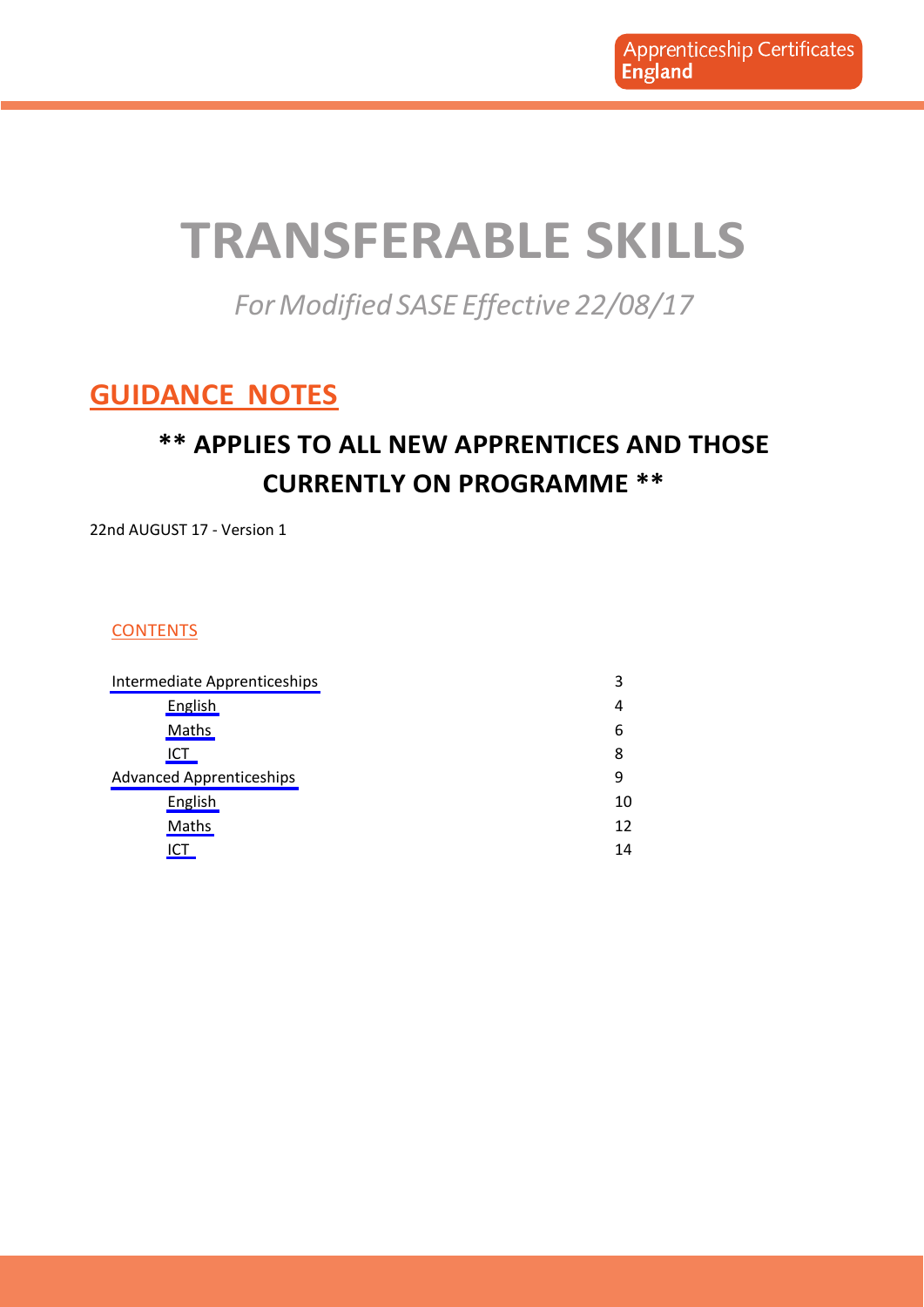#### **SASE FRAMEWORKS - SOME GENERAL PRINCIPLES**

In addition to the details within SASE, the following sections of this guidance document provide further clarity regarding acceptable qualifications for the English, Maths and ICT requirements within Intermediate and Advanced SASE frameworks. **Please note that Higher Apprenticeships no longer have English and Maths qualifications as mandatory requirements.** 

When trying to establish if a learner has a qualification that is acceptable within a SASE framework, please refer to the list of qualifications included within SASE. Further details of the transferable skill requirements within SASE Apprenticeship frameworks can be found in the current SASE Guidance. If the qualification achieved by a learner does not match any of the qualifications listed (and their stated grade/level criteria) then it cannot be accepted.

#### **GRADE REQUIREMENTS**

SASE states **minimum** grade requirements for each type of qualification that is acceptable. These can be different for Intermediate and Advanced Apprenticeships. Where SASE does not state a minimum grade requirement then any pass grade  $(A^* - E)$  is acceptable. However, it is essential to check specific Apprenticeship framework requirements as framework developers may have set grades that are **above the minimum** level required by SASE.

#### **CREDIT VALUES**

Functional Skills/Key Skills/GCSE (with enhanced functional content) qualifications account for 5 credits each towards the total credit value of the framework.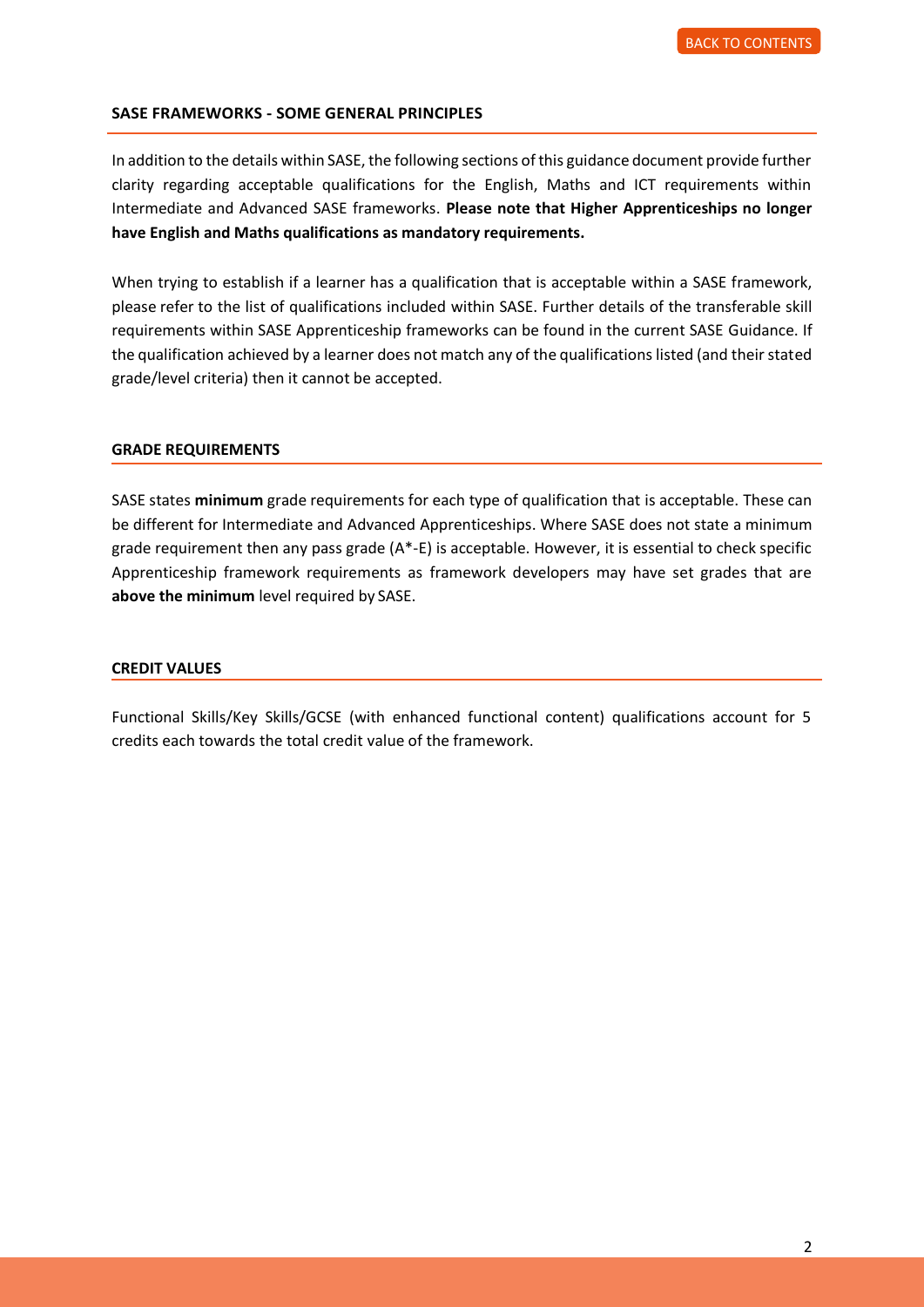## <span id="page-2-0"></span>INTERMEDIATE APPRENTICESHIPS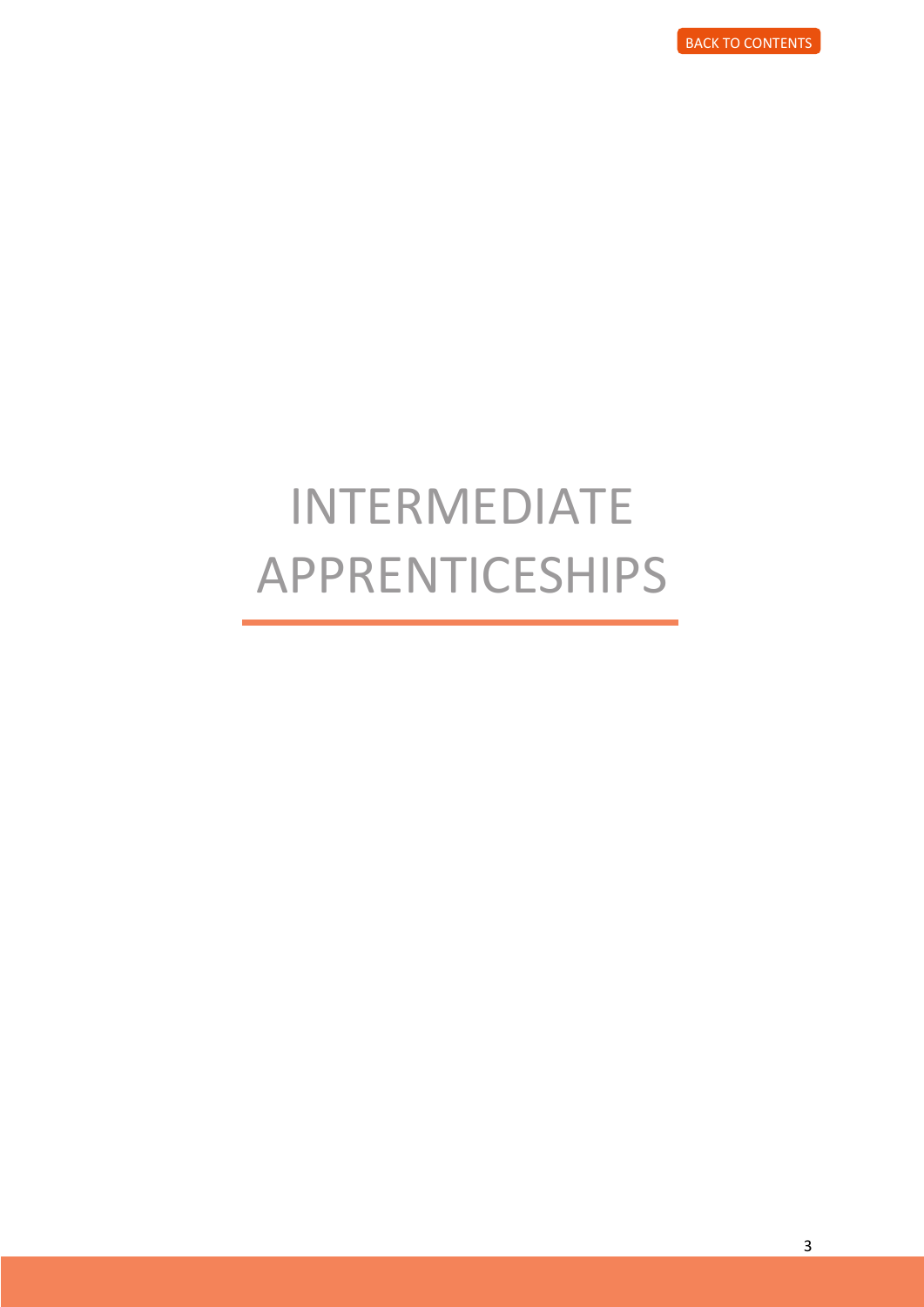<span id="page-3-0"></span>

| <b>INTERMEDIATE APPRENTICESHIP - ENGLISH</b>                                                                                                                                                                                                                                                                                                                                                             |                                      |            |              |
|----------------------------------------------------------------------------------------------------------------------------------------------------------------------------------------------------------------------------------------------------------------------------------------------------------------------------------------------------------------------------------------------------------|--------------------------------------|------------|--------------|
| Qualification                                                                                                                                                                                                                                                                                                                                                                                            | Level/Grade<br>Criteria              | Acceptable | Unacceptable |
| Functional Skills - English                                                                                                                                                                                                                                                                                                                                                                              | Min'm L1                             |            |              |
| GCSE English either with or without Enhanced Functional<br>Content (EFC) at any tier - including the following:<br>• English Literature<br>• International GCSEs (iGCSEs)<br>• Short courses<br>• Pilot courses<br>· Double Awards (minimum grade acceptable EF)<br>• GCSE English Language<br>• GCSE English Studies<br>• GCSE English Communication<br>NOT acceptable is English as a Second Language. | Min'm Grade 2<br>Ωr<br>Min'm Grade E |            |              |
| Key Skills Communication<br>NB: Key Skills awarded by the Northern Ireland Council for<br>the Curriculum, Examinations and Assessment and the<br>Welsh Awarding Organisation WJEC are also acceptable                                                                                                                                                                                                    | Min'm L1                             |            |              |
| A/AS Level English, English Language, English Literature<br>or English Language and Literature                                                                                                                                                                                                                                                                                                           | Min'm Grade E                        |            |              |
| O Level English, EEnglish Language, English Literature or<br>English Language and Literature                                                                                                                                                                                                                                                                                                             | Min'm Grade E                        |            |              |
| British Sign Language (where British Sign Language is<br>the Apprentice's primary language)                                                                                                                                                                                                                                                                                                              | Min'm L1<br>or<br>Min'm SCQF L4      |            |              |
| Essential Skills Wales or Northern Ireland in Essential<br><b>Communication Skills</b>                                                                                                                                                                                                                                                                                                                   | Min'm L1                             |            |              |
| Scottish Intermediate 1 in English                                                                                                                                                                                                                                                                                                                                                                       | Min'm Grade C                        |            |              |
| Scottish National 4 in English or Literacy                                                                                                                                                                                                                                                                                                                                                               | Pass                                 |            |              |
| Scottish Standard Grade General in English                                                                                                                                                                                                                                                                                                                                                               | Min'm Grade 3                        |            |              |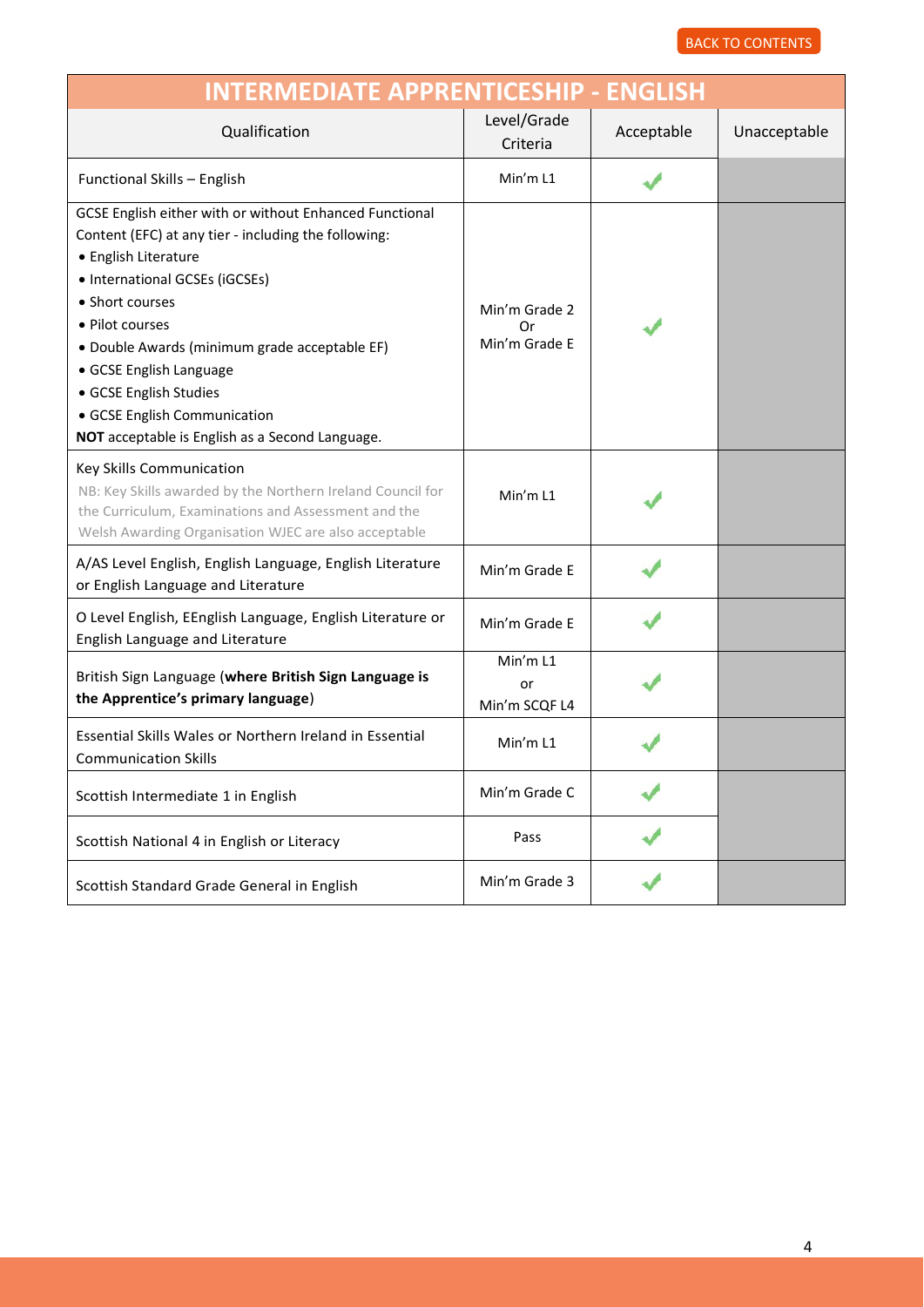| <b>INTERMEDIATE APPRENTICESHIP - ENGLISH</b>                                                                                                                                                |                         |            |              |
|---------------------------------------------------------------------------------------------------------------------------------------------------------------------------------------------|-------------------------|------------|--------------|
| Qualification                                                                                                                                                                               | Level/Grade<br>Criteria | Acceptable | Unacceptable |
| <b>GCSE English as a Second Language</b>                                                                                                                                                    |                         |            | ж            |
| GNVQs                                                                                                                                                                                       |                         |            | X            |
| Qualifications exclusive to Scotland, Northern Ireland or<br>Wales not specifically listed within SASE such as Core<br>Skills.<br>Also any qualifications that are nation specific to other |                         |            |              |
| countries<br><b>GCSE Double Awards</b>                                                                                                                                                      |                         |            |              |
| (where the achieved grade is FF or less)                                                                                                                                                    |                         |            | X            |
| Access to Higher Education Diplomas                                                                                                                                                         |                         |            |              |
| <b>Adult Literacy Certificates</b>                                                                                                                                                          |                         |            | x            |
| FE Access Programmes in Literacy                                                                                                                                                            |                         |            | x            |
| <b>Baccalaureate Certificates</b>                                                                                                                                                           |                         |            | X            |
| Any other English qualifications not specifically listed in<br>SASE                                                                                                                         |                         |            |              |
| Any qualifications described as "equivalent" to GCSEs,<br>A or AS Levels but not listed in SASE                                                                                             |                         |            |              |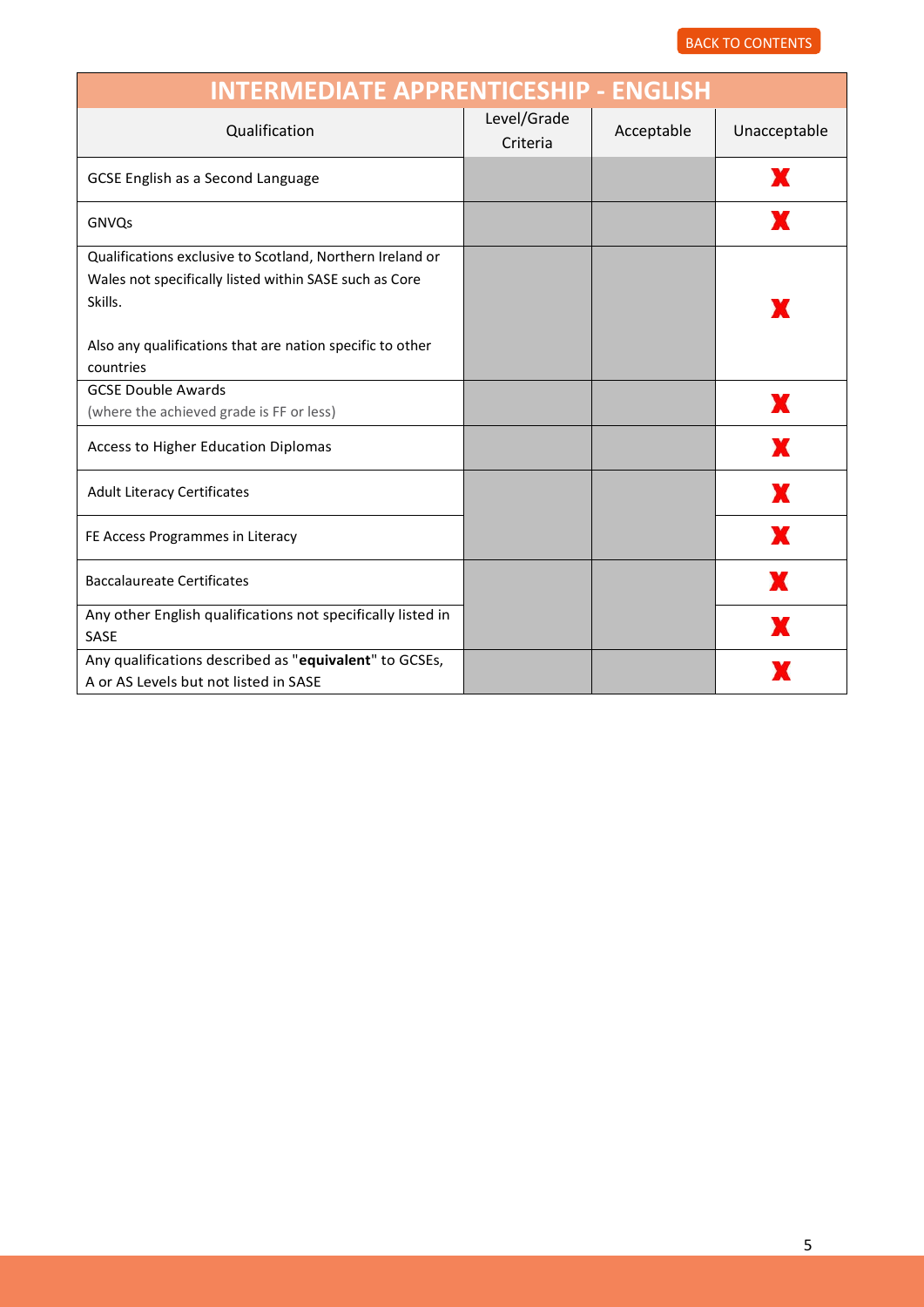<span id="page-5-0"></span>

| <b>INTERMEDIATE APPRENTICESHIP - MATHS</b>                                                                                                                                                                                                                                                                                                                                                                                                                                                          |                                      |            |              |  |
|-----------------------------------------------------------------------------------------------------------------------------------------------------------------------------------------------------------------------------------------------------------------------------------------------------------------------------------------------------------------------------------------------------------------------------------------------------------------------------------------------------|--------------------------------------|------------|--------------|--|
| Qualification                                                                                                                                                                                                                                                                                                                                                                                                                                                                                       | Level/Grade<br>Criteria              | Acceptable | Unacceptable |  |
| <b>Functional Skills - Maths</b>                                                                                                                                                                                                                                                                                                                                                                                                                                                                    | Min'm L1                             |            |              |  |
| GCSE Maths either with or without Enhanced Functional Content<br>(EFC) at any tier - including the following:<br>• International GCSEs (iGCSEs)<br>• Short courses<br>• Pilot courses<br>· Double Awards (minimum acceptable EF)<br>• GCSE Linear Maths, Modular Maths<br>• GCSE Application of Maths*<br>• GCSE Methods in Mathematics*<br>• GCSE Additional Maths<br>• GCSE Use of Mathematics<br>* These 2 qualifications can also be achieved as a "Linked Pair"<br>and this is also acceptable | Min'm Grade 2<br>or<br>Min'm Grade E |            |              |  |
| Key Skills Application of Number<br>NB: Key Skills awarded by the Northern Ireland Council for the<br>Curriculum, Examinations and Assessment and the Welsh<br>Awarding Organisation WJEC are also acceptable                                                                                                                                                                                                                                                                                       | Min'm L1                             |            |              |  |
| A/AS Level Maths, Pure Maths, Further Maths, Use of Maths                                                                                                                                                                                                                                                                                                                                                                                                                                           | Min'm Grade E                        |            |              |  |
| O Level Maths                                                                                                                                                                                                                                                                                                                                                                                                                                                                                       | Min'm Grade C                        |            |              |  |
| Essential Skills Wales or Northern Ireland in Essential Application<br>of Number Skills                                                                                                                                                                                                                                                                                                                                                                                                             | Min'm L1                             |            |              |  |
| Scottish Intermediate 1 in Mathematics                                                                                                                                                                                                                                                                                                                                                                                                                                                              | Min'm Grade C                        |            |              |  |
| Scottish National 4 in Mathematics                                                                                                                                                                                                                                                                                                                                                                                                                                                                  | Pass                                 |            |              |  |
| Scottish Standard Grade General in Mathematics                                                                                                                                                                                                                                                                                                                                                                                                                                                      | Min'm Grade 3                        |            |              |  |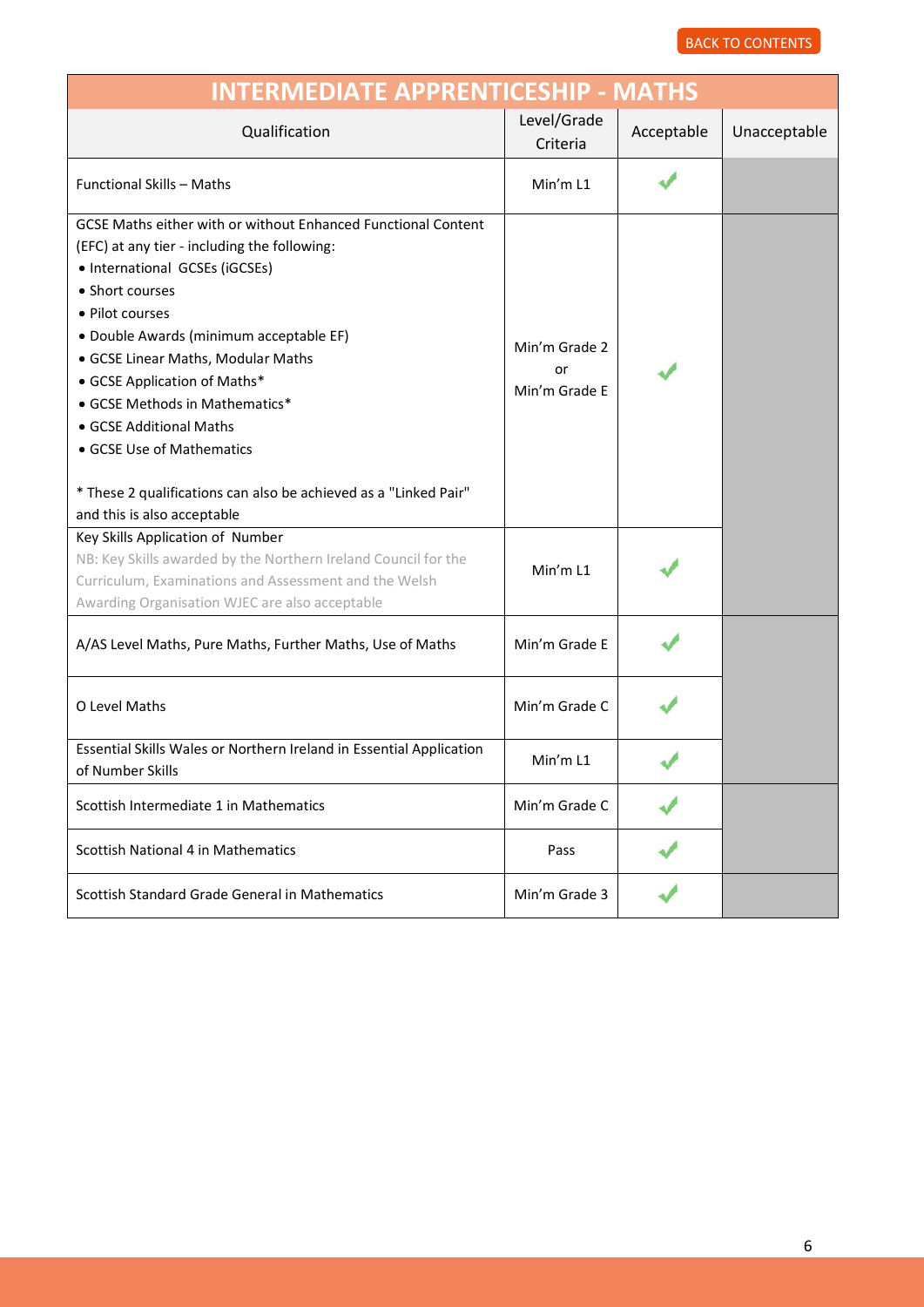| <b>INTERMEDIATE APPRENTICESHIP - MATHS</b>                                                                                                                                                               |                         |            |              |
|----------------------------------------------------------------------------------------------------------------------------------------------------------------------------------------------------------|-------------------------|------------|--------------|
| Qualification                                                                                                                                                                                            | Level/Grade<br>Criteria | Acceptable | Unacceptable |
| GNVQs                                                                                                                                                                                                    |                         |            | х            |
| Qualifications exclusive to Scotland, Northern Ireland or<br>Wales not specifically listed within SASE such as Core<br>Skills.<br>Also any qualifications that are nation specific to other<br>countries |                         |            | x            |
| <b>GCSE Double Awards</b><br>(where the achieved grade is FF or less)                                                                                                                                    |                         |            | x            |
| Access to Higher Education Diplomas                                                                                                                                                                      |                         |            | x            |
| <b>Adult Numeracy Certificates</b>                                                                                                                                                                       |                         |            | x            |
| FE Access Programmes in Numeracy                                                                                                                                                                         |                         |            | X            |
| <b>Baccalaureate Certificates</b>                                                                                                                                                                        |                         |            | X            |
| Any other Maths qualifications not specifically listed in<br>SASE                                                                                                                                        |                         |            | X            |
| Any qualifications described as "equivalent" to GCSEs,<br>A or AS Levels but not listed in SASE                                                                                                          |                         |            |              |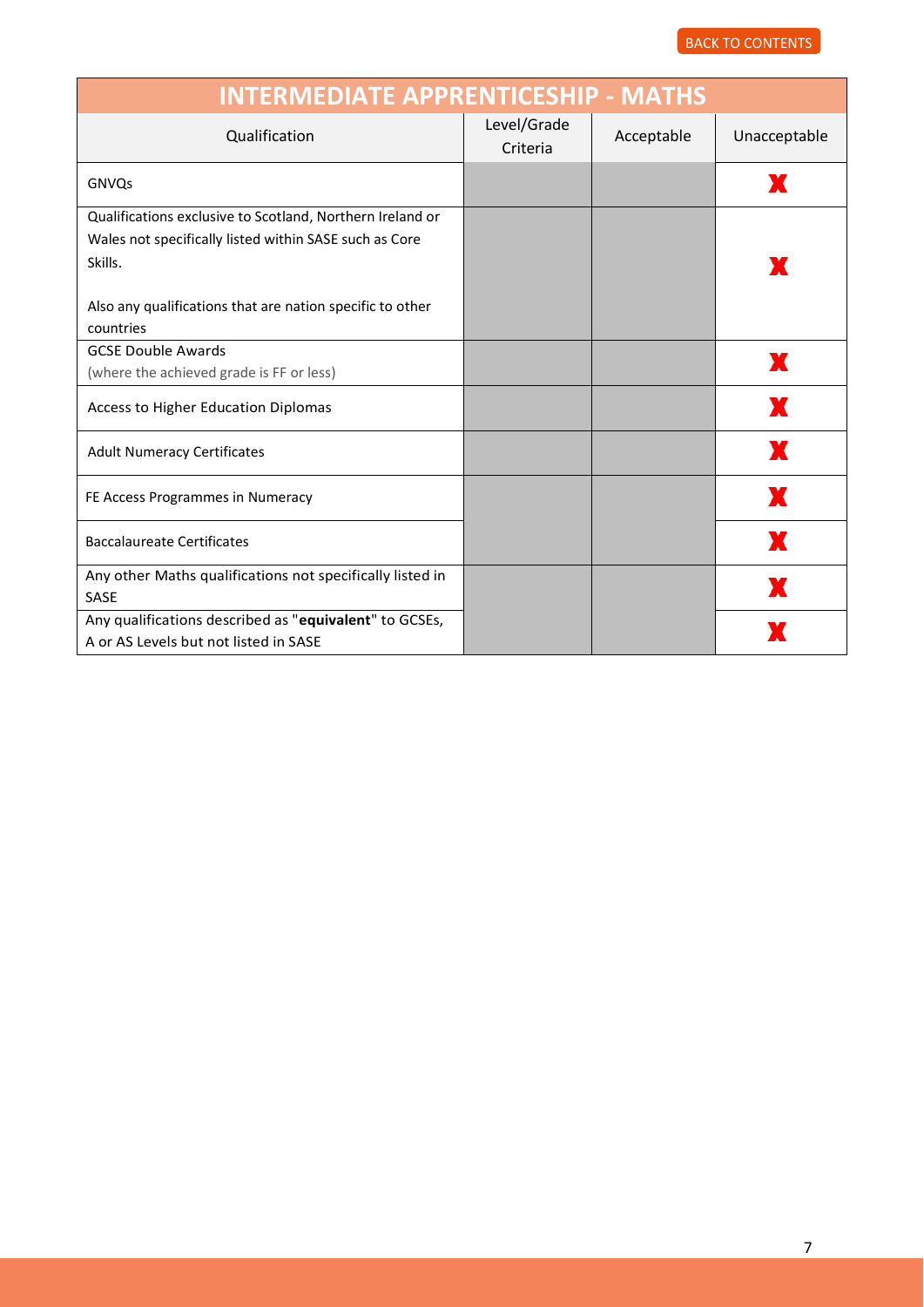<span id="page-7-0"></span>

| <b>INTERMEDIATE APPRENTICESHIP - ICT</b>                                                                                                                                                                                                                                 |                         |            |              |
|--------------------------------------------------------------------------------------------------------------------------------------------------------------------------------------------------------------------------------------------------------------------------|-------------------------|------------|--------------|
| Qualification                                                                                                                                                                                                                                                            | Level/Grade<br>Criteria | Acceptable | Unacceptable |
| Functional Skills - Information and Communications Technology<br>(ICT)                                                                                                                                                                                                   | Min'm L1                |            |              |
| GCSE ICT either with or without Enhanced Functional Content<br>(EFC) at any tier - including the following:<br>• International GCSEs (iGCSEs)<br>• Short courses<br>· Pilot courses<br>• Double Awards (minimum acceptable EF)<br>• GCSE Applied ICT<br>• GCSE Computing | Min'm Grade E           |            |              |
| <b>Key Skills ICT</b><br>NB: Key Skills awarded by the Northern Ireland Council for the<br>Curriculum, Examinations and Assessment and the Welsh<br>Awarding Organisation WJEC are also acceptable                                                                       | Min'm L1                |            |              |
| A/AS Level ICT - including the following:<br>• A/AS Level Applied ICT<br>• A/AS Level Computing                                                                                                                                                                          | Min'm Grade E           |            |              |
| O Level ICT                                                                                                                                                                                                                                                              | Min'm Grade C           |            |              |
| GNVQs                                                                                                                                                                                                                                                                    |                         |            | x            |
| Qualifications exclusive to Scotland, Northern Ireland or Wales e.g.<br>Core Skills, Standards/Highers & Essential Skills Wales<br>Also any qualifications that are nation specific to other countries                                                                   |                         |            | x            |
| <b>GCSE Double Awards</b><br>(where the achieved grade is FF or less)                                                                                                                                                                                                    |                         |            |              |
| GCSE in Business and Communications Systems                                                                                                                                                                                                                              |                         |            |              |
| Access to Higher Education Diplomas                                                                                                                                                                                                                                      |                         |            | X            |
| Any other ICT qualifications not specifically listed in SASE e.g.<br>BTEC, DIDA, CLAIT, ECDL, OCR etc                                                                                                                                                                    |                         |            | Ж            |
| Any qualifications described as "equivalent" to GCSEs, A or AS<br>Levels but not listed in SASE                                                                                                                                                                          |                         |            | x            |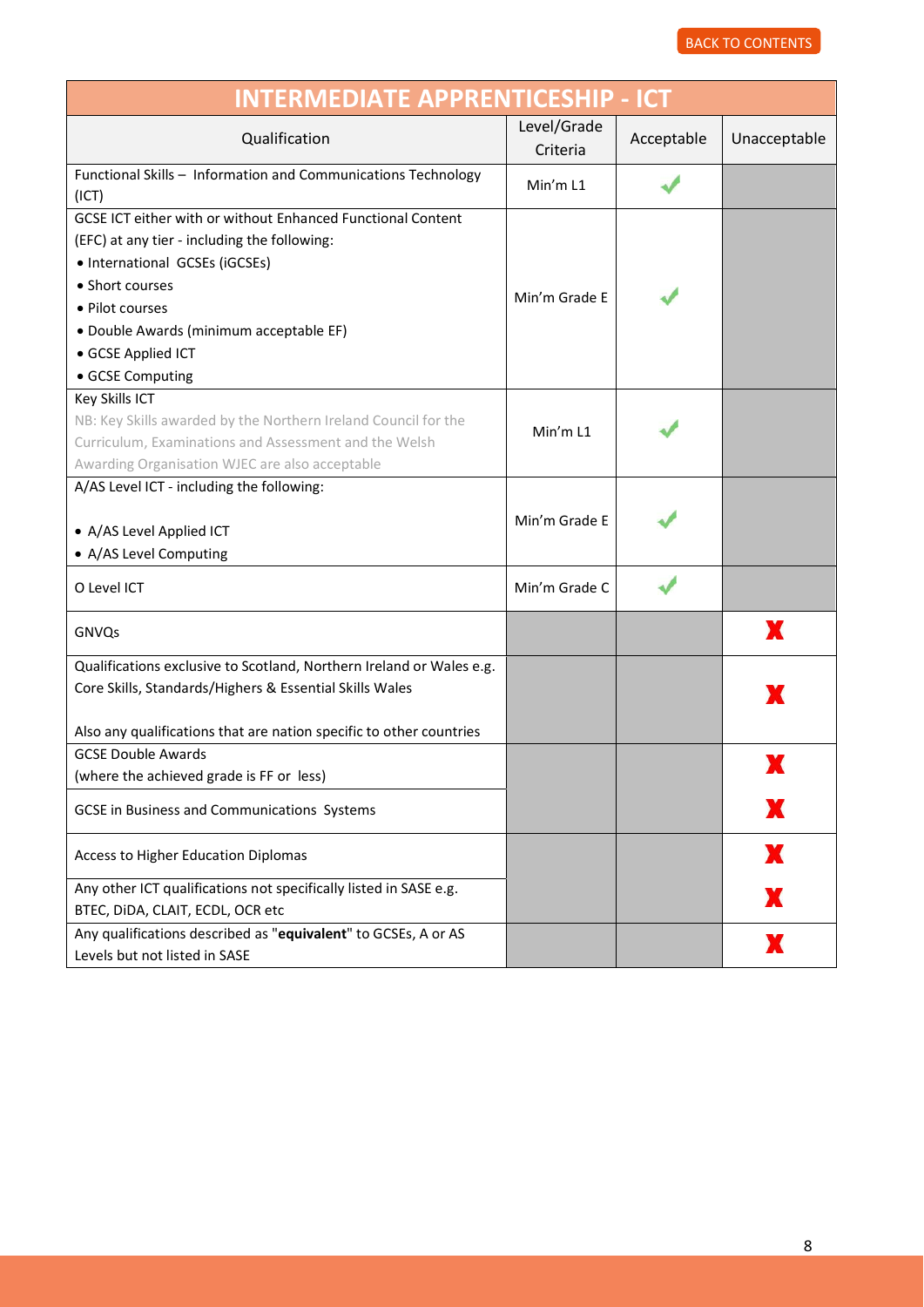# <span id="page-8-0"></span>ADVANCED APPRENTICESHIPS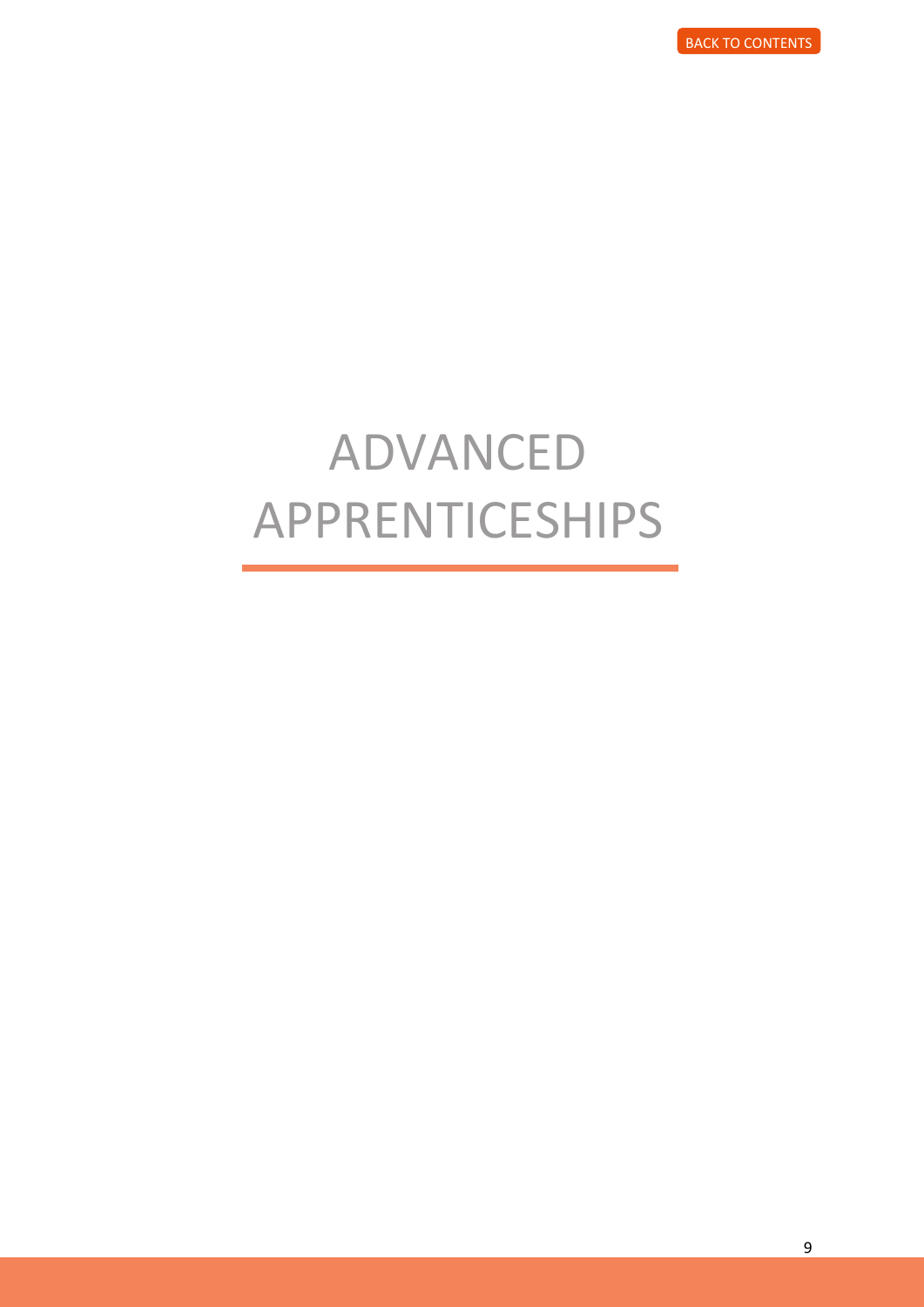<span id="page-9-0"></span>

| <b>ADVANCED APPRENTICESHIP - ENGLISH</b>                                                                                                                                                                                                                                                                                                                                                                 |                                      |            |              |
|----------------------------------------------------------------------------------------------------------------------------------------------------------------------------------------------------------------------------------------------------------------------------------------------------------------------------------------------------------------------------------------------------------|--------------------------------------|------------|--------------|
| Qualification                                                                                                                                                                                                                                                                                                                                                                                            | Level/Grade<br>Criteria              | Acceptable | Unacceptable |
| Functional Skills - English                                                                                                                                                                                                                                                                                                                                                                              | Min'm L <sub>2</sub>                 |            |              |
| GCSE English either with or without Enhanced Functional<br>Content (EFC) at any tier - including the following:<br>• English Literature<br>• International GCSEs (iGCSEs)<br>• Short courses<br>• Pilot courses<br>· Double Awards (minimum grade acceptable CD)<br>• GCSE English Language<br>• GCSE English Studies<br>• GCSE English Communication<br>NOT acceptable is English as a Second Language. | Min'm Grade 4<br>or<br>Min'm Grade C |            |              |
| Key Skills Communication<br>NB: Key Skills awarded by the Northern Ireland Council for<br>the Curriculum, Examinations and Assessment and the<br>Welsh Awarding Organisation WJEC are also acceptable                                                                                                                                                                                                    | Min'm L <sub>2</sub>                 |            |              |
| A/AS Level English, English Language, English Literature or<br>English Language and Literature                                                                                                                                                                                                                                                                                                           | Min'm Grade E                        |            |              |
| O Level English, English Language, English Literature or<br>English Language and Literature                                                                                                                                                                                                                                                                                                              | Min'm Grade C                        |            |              |
| British Sign Language (where British Sign Language is the<br>Apprentice's primary language)                                                                                                                                                                                                                                                                                                              | Min'm L2<br>Or<br>Min'm SCQF 5       |            |              |
| Essential Skills Wales or Northern Ireland in Essential<br><b>Communication Skills</b>                                                                                                                                                                                                                                                                                                                   | Min'm L2                             |            |              |
| Scottish Intermediate 2 in English                                                                                                                                                                                                                                                                                                                                                                       | Min'm Grade C                        |            |              |
| Scottish National 5 in English                                                                                                                                                                                                                                                                                                                                                                           | Min'm Grade D                        |            |              |
| Scottish Standard Grade Credit in English                                                                                                                                                                                                                                                                                                                                                                | Min'm Grade 3                        |            |              |
| GCSE English as a Second Language                                                                                                                                                                                                                                                                                                                                                                        |                                      |            | Х            |
| GNVQs                                                                                                                                                                                                                                                                                                                                                                                                    |                                      |            | Х            |
| Qualifications exclusive to Scotland, Northern Ireland or<br>Wales not specifically listed within SASE such as Core Skills<br>Also any qualifications that are nation specific to other<br>countries                                                                                                                                                                                                     |                                      |            | Ж            |
| <b>GCSE Double Awards</b><br>(where the achieved grade is DD or less)                                                                                                                                                                                                                                                                                                                                    |                                      |            | Х            |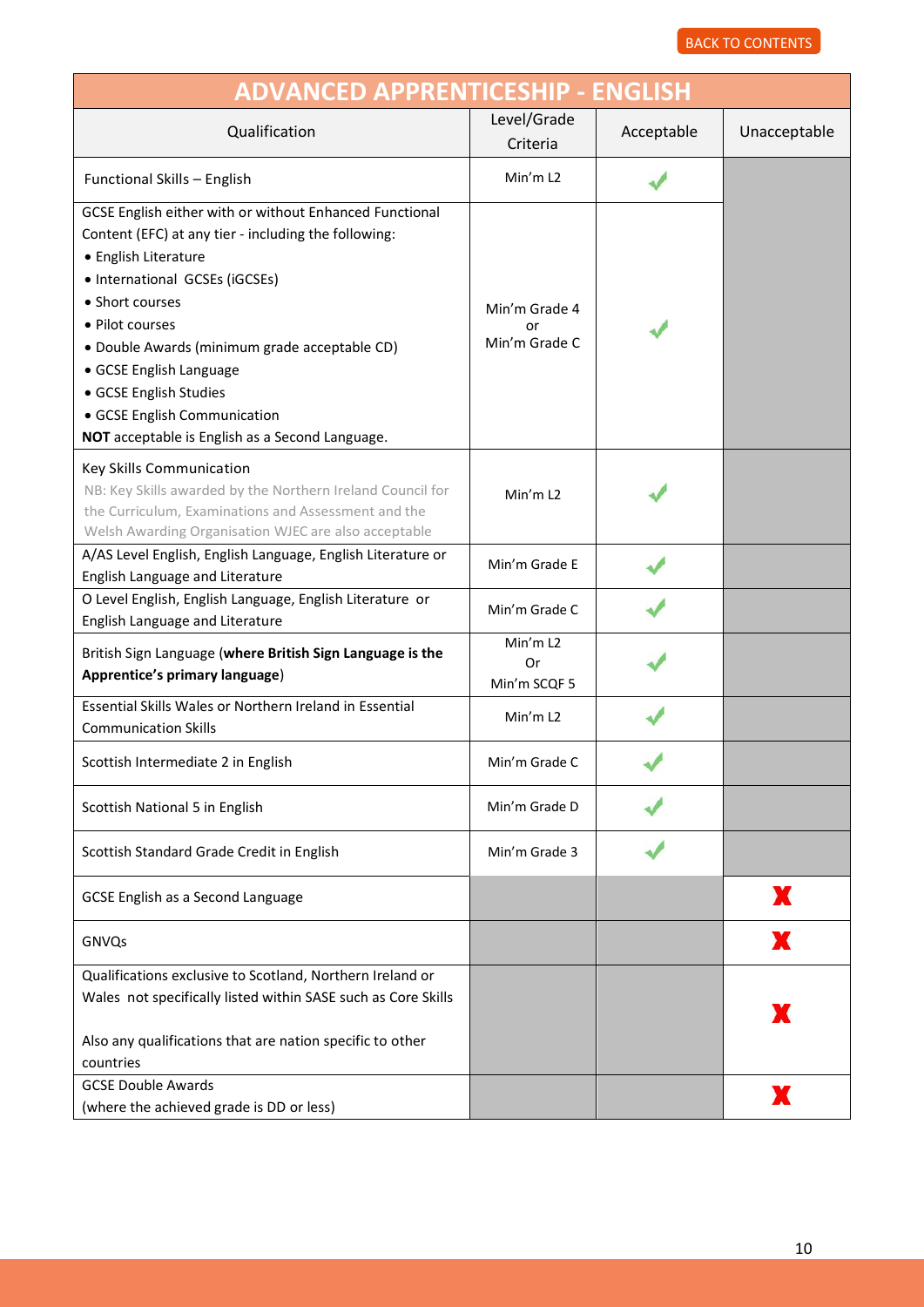| <b>ADVANCED APPRENTICESHIP - ENGLISH</b>                                                        |                         |            |              |  |
|-------------------------------------------------------------------------------------------------|-------------------------|------------|--------------|--|
| Qualification                                                                                   | Level/Grade<br>Criteria | Acceptable | Unacceptable |  |
| Access to Higher Education Diplomas                                                             |                         |            | ж            |  |
| <b>Adult Literacy Certificates</b>                                                              |                         |            |              |  |
| FE Access Programmes in Literacy                                                                |                         |            | X            |  |
| <b>Baccalaureate Certificates</b>                                                               |                         |            | X            |  |
| Any other English qualifications not specifically listed in<br><b>SASE</b>                      |                         |            | X            |  |
| Any qualifications described as "equivalent" to GCSEs, A<br>or AS Levels but not listed in SASE |                         |            |              |  |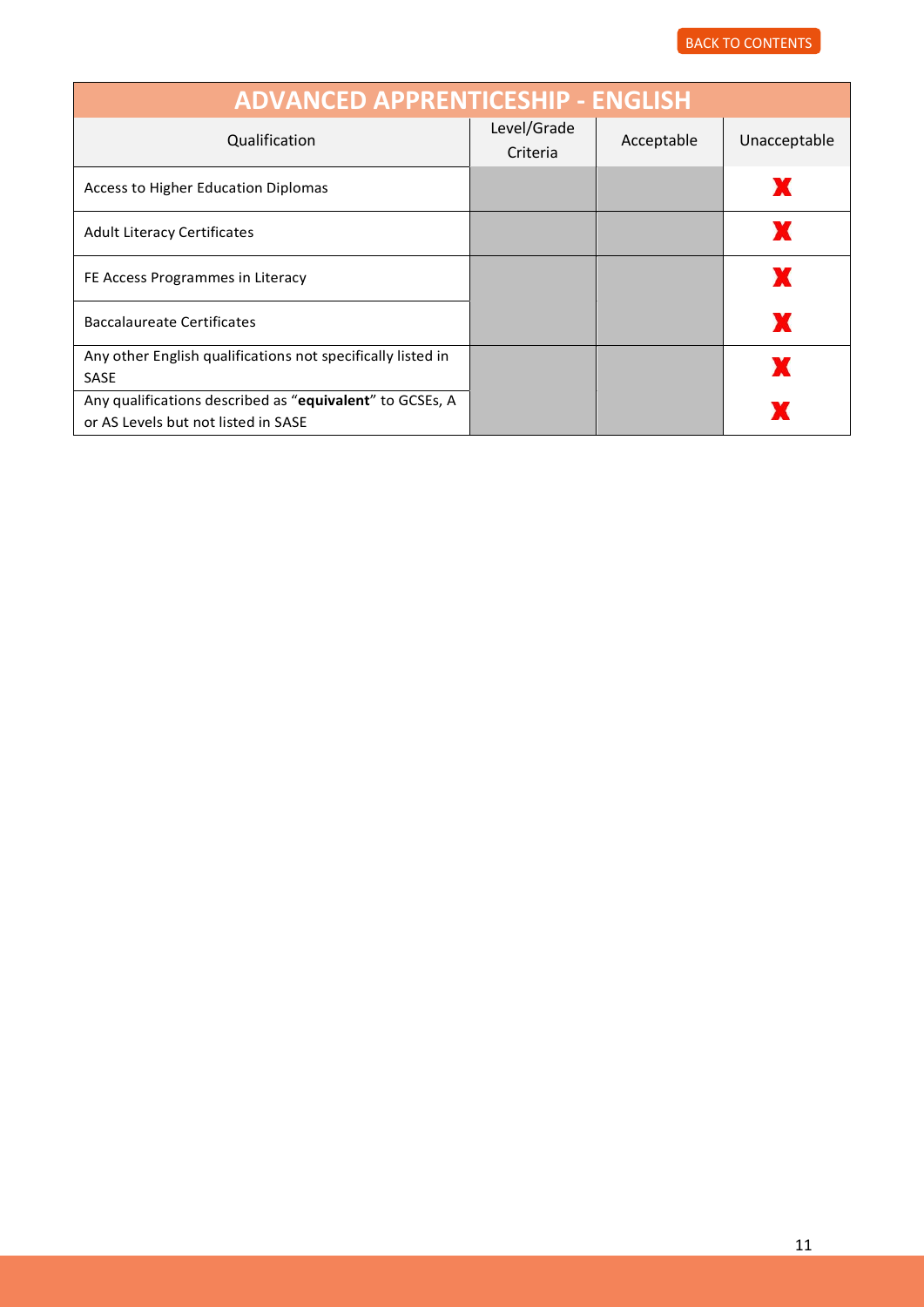<span id="page-11-0"></span>

| <b>ADVANCED APPRENTICESHIP - MATHS</b>                                                                                                                                                                                                                                                                                                                                                                                                                                                              |                                      |            |              |
|-----------------------------------------------------------------------------------------------------------------------------------------------------------------------------------------------------------------------------------------------------------------------------------------------------------------------------------------------------------------------------------------------------------------------------------------------------------------------------------------------------|--------------------------------------|------------|--------------|
| Qualification                                                                                                                                                                                                                                                                                                                                                                                                                                                                                       | Level/Grade<br>Criteria              | Acceptable | Unacceptable |
| <b>Functional Skills - Maths</b>                                                                                                                                                                                                                                                                                                                                                                                                                                                                    | Min'm L <sub>2</sub>                 |            |              |
| GCSE Maths either with or without Enhanced Functional Content<br>(EFC) at any tier - including the following:<br>• International GCSEs (iGCSEs)<br>• Short courses<br>• Pilot courses<br>· Double Awards (minimum acceptable CD)<br>• GCSE Linear Maths, Modular Maths<br>• GCSE Application of Maths*<br>• GCSE Methods in Mathematics*<br>• GCSE Additional Maths<br>• GCSE Use of Mathematics<br>* These 2 qualifications can also be achieved as a "Linked Pair"<br>and this is also acceptable | Min'm Grade 4<br>or<br>Min'm Grade C |            |              |
| Key Skills Application of Number<br>NB: Key Skills awarded by the Northern Ireland Council for the<br>Curriculum, Examinations and Assessment and the Welsh<br>Awarding Organisation WJEC are also acceptable                                                                                                                                                                                                                                                                                       | Min'm L <sub>2</sub>                 |            |              |
| A/AS Level Maths, Pure Maths, Further Maths, Use of Maths                                                                                                                                                                                                                                                                                                                                                                                                                                           | Min'm Grade E                        |            |              |
| O Level Maths                                                                                                                                                                                                                                                                                                                                                                                                                                                                                       | Min'm Grade C                        |            |              |
| Essential Skills Wales or Northern Ireland in Essential Application<br>of Number Skills                                                                                                                                                                                                                                                                                                                                                                                                             | Min'm L2                             |            |              |
| Scottish Intermediate 2 in Mathematics                                                                                                                                                                                                                                                                                                                                                                                                                                                              | Min'm Grade C                        |            |              |
| <b>Scottish National 5 in Mathematics</b>                                                                                                                                                                                                                                                                                                                                                                                                                                                           | Min'm Grade D                        |            |              |
| Scottish Standard Grade Credit in Mathematics                                                                                                                                                                                                                                                                                                                                                                                                                                                       | Min'm Grade 3                        |            |              |
| GNVQs                                                                                                                                                                                                                                                                                                                                                                                                                                                                                               |                                      |            | x            |
| Qualifications exclusive to Scotland, Northern Ireland or Wales not<br>specifically listed within SASE such as Core Skills                                                                                                                                                                                                                                                                                                                                                                          |                                      |            | Ж            |
| Also any qualifications that are nation specific to other countries                                                                                                                                                                                                                                                                                                                                                                                                                                 |                                      |            |              |
| GCSE Double Awards (where the achieved grade is DD or less)                                                                                                                                                                                                                                                                                                                                                                                                                                         |                                      |            | X            |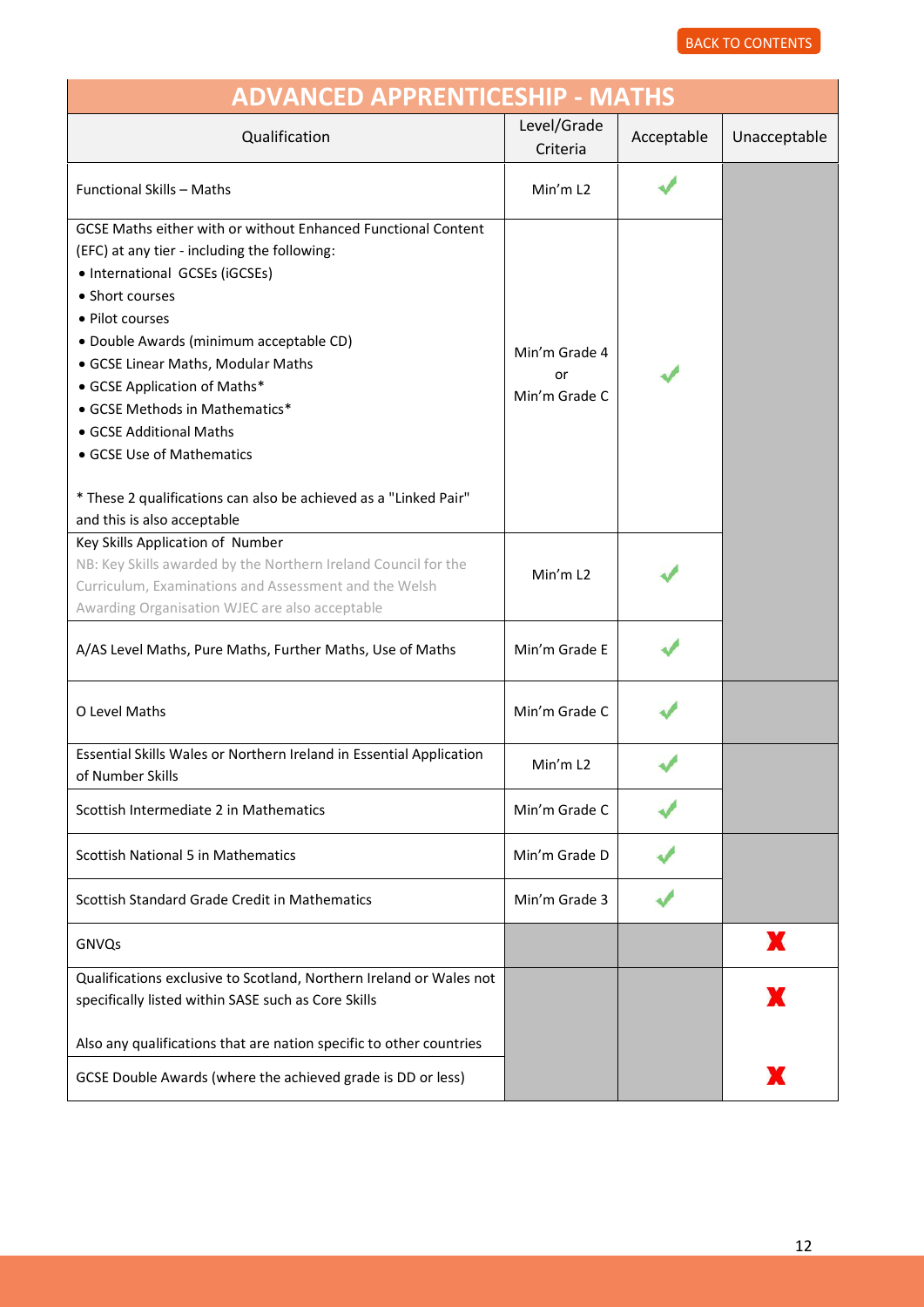| <b>ADVANCED APPRENTICESHIP - MATHS</b>                                                          |                         |            |              |
|-------------------------------------------------------------------------------------------------|-------------------------|------------|--------------|
| Qualification                                                                                   | Level/Grade<br>Criteria | Acceptable | Unacceptable |
| Access to Higher Education Diplomas                                                             |                         |            |              |
| FE Access Programmes in Numeracy                                                                |                         |            |              |
| <b>Adult Numeracy Certificates</b>                                                              |                         |            | ж            |
| Baccalaureate Certificates                                                                      |                         |            |              |
| Any other Maths qualifications not specifically listed in SASE                                  |                         |            |              |
| Any qualifications described as "equivalent" to GCSEs, A or AS<br>Levels but not listed in SASE |                         |            |              |